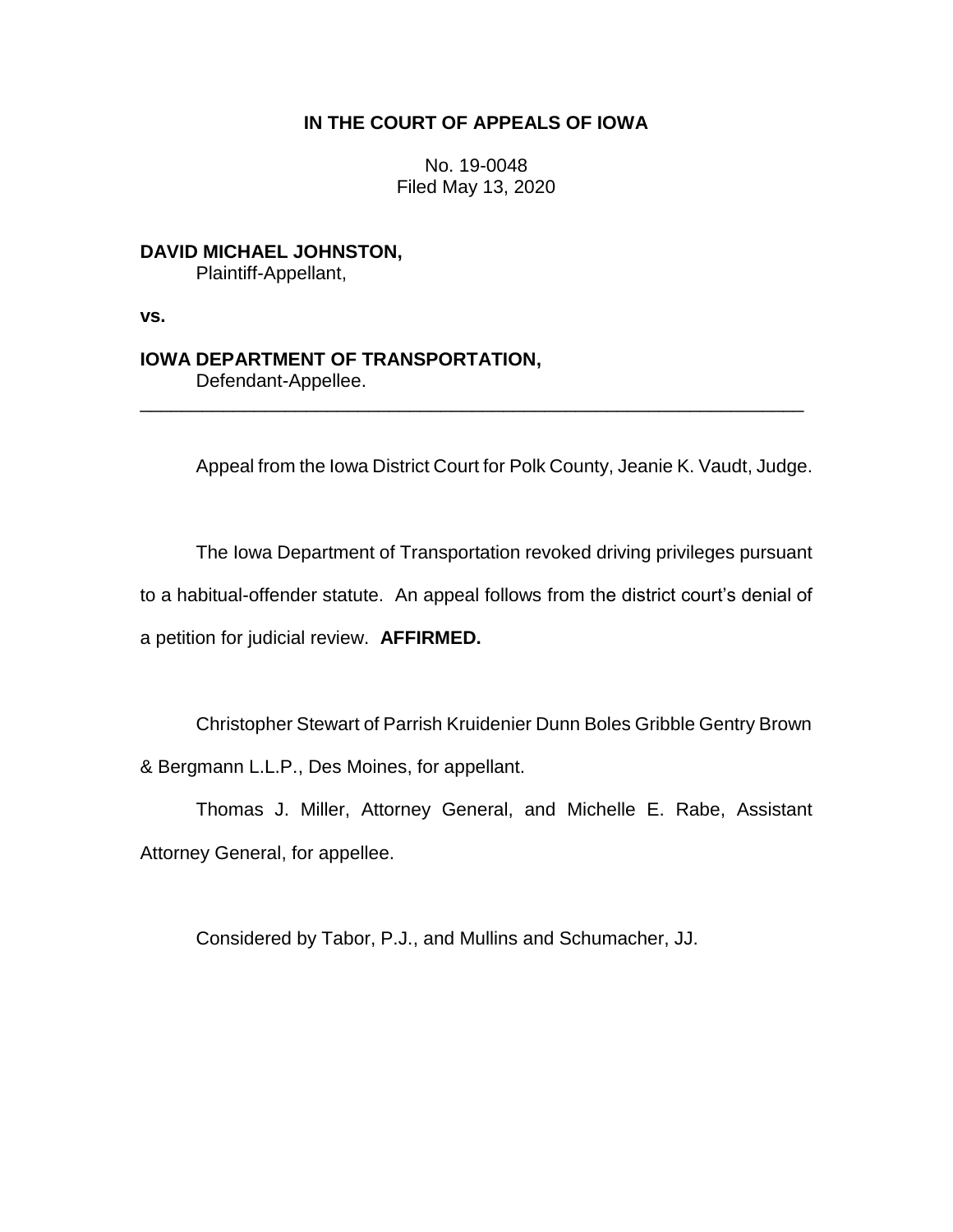### **SCHUMACHER, Judge.**

David Michael Johnston appeals from a district court's denial of his petition for judicial review, which he filed after the Iowa Department of Transportation (IDOT) revoked his driving privileges due to the commission of three offenses enumerated in Iowa's habitual-offender statute. We reject one of his arguments as unpreserved and the remainder as contrary to Iowa precedent. We therefore affirm the district court's denial of his petition.

#### **Background and Proceedings**

Johnston was arrested for operating while intoxicated (OWI) on Dec. 23, 2011, and was convicted of that offense on March 8, 2012. He was again arrested on November 12, 2017, for OWI and eluding. He was convicted of the second OWI on April 19, 2018, and was granted a deferred judgment on the eluding charge. On April 23, 2018, IDOT issued a notice that it was barring Johnston's privilege to operate and drive motor vehicles effective May 28, 2018, until April 23, 2023, pursuant to Iowa Code section 321.555(1) (2018).

Johnston appealed the revocation, and a telephonic hearing was held on July 12, 2018, before an administrative law judge (ALJ). The ALJ sustained IDOT's revocation determination on July 19, 2018. Johnston appealed the ALJ's findings to an IDOT reviewing officer, who also affirmed. Johnston then filed a petition for judicial review. The district court heard oral arguments and dismissed the petition. Johnston timely appealed, arguing his deferred judgment should not count as a conviction for purposes of a habitual-offender license revocation, the date of a conviction should be used instead of the date of an offense for determining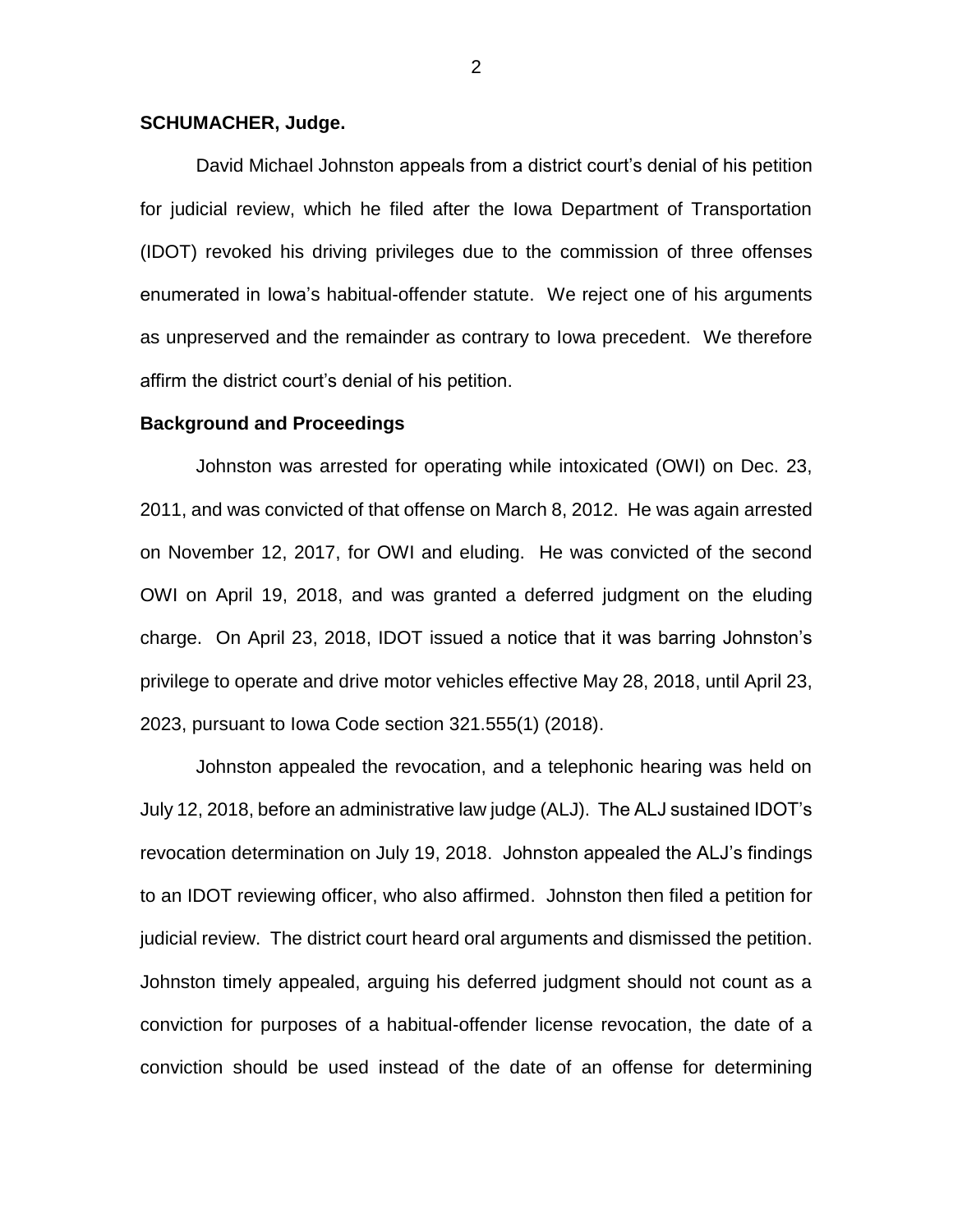habitual-offender status, and with respect to the eluding charge, IDOT must prove an additional element for purposes of a habitual-offender determination.

## **Standard of Review and Error Preservation**

Johnston frames his three arguments on appeal as derivative of a broader claim that substantial evidence is lacking to support the agency's decision. We disagree with this framing and find that the arguments raise pure questions of statutory interpretation. *See State v. Stephenson*, 608 N.W.2d 778, 783–84 (Iowa 2000) ("Stephenson's claim of insufficient evidence is essentially a question of statutory construction.").

We reach this conclusion because none of the facts in this case are in dispute; the disposition of the issues turns solely on the interpretation of questions of law. *Compare Cedar Rapids Cmty. Sch. Dist. v. Pease*, 807 N.W.2d 839, 844– 45 (Iowa 2011) (reviewing the agency's factual findings for substantial evidence), *with Neal v. Annett Holdings, Inc.*, 814 N.W.2d 512, 518–19 (Iowa 2012) (reviewing an agency's interpretation of statutory text for correction of legal error); *see also Burton v. Hilltop Care Ctr.*, 813 N.W.2d 250, 256 (Iowa 2012) (distinguishing between review of factual findings, review of application of law to facts, and review of interpretation of law). Because Johnston's disagreements with the legal interpretations made by the tribunals below are best characterized as matters of statutory interpretation, we review for correction of errors at law. *McCormick v. Meyer*, 582 N.W.2d 141, 144 (Iowa 1998). We review for correction of "erroneous interpretation of a provision of law whose interpretation has not clearly been vested by a provision of law in the discretion of the agency." Iowa Code § 17A.19(10)(c).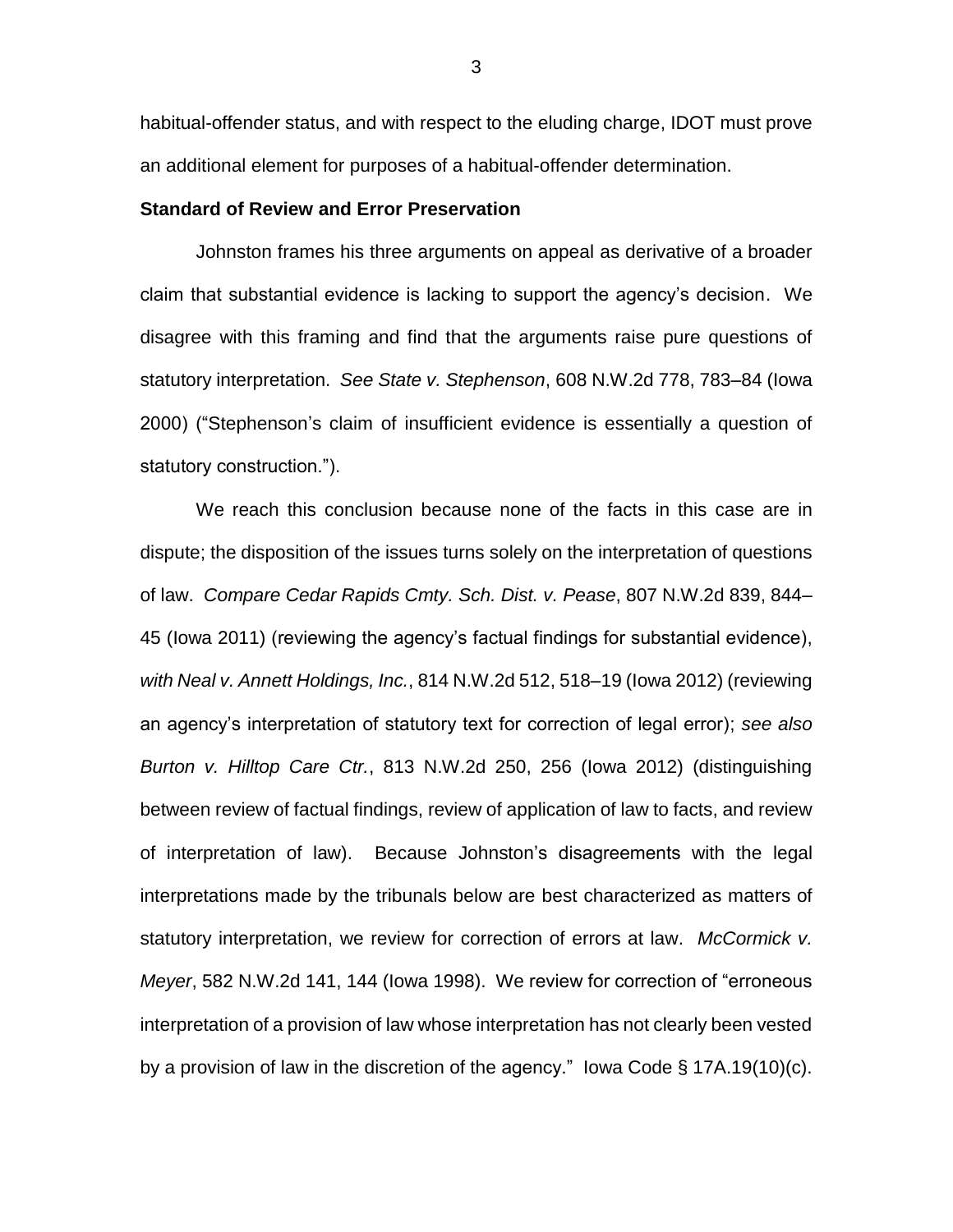#### **Error Preservation**

Based on our conclusion regarding the applicable standard of review, we must consider each of Johnston's arguments independently for purposes of error preservation analysis. "We are limited in our review of the district court's [decision] to only those issues initially addressed by the agency." *Anderson v. City Dev. Bd.*, 631 N.W.2d 671, 673 (Iowa 2001); *see also Ahrendsen ex rel. Ahrendsen v. Iowa Dep't of Human Serv.*, 613 N.W.2d 674, 676 (Iowa 2000). Under this rule, "[t]he claim or issue raised does not actually need to be used as the basis for the decision to be preserved, but the record must at least reveal the court was aware of the claim or issue and litigated it." *Meier v. Senecaut*, 641 N.W.2d 532, 540 (Iowa 2002). Under these standards, we conclude that one of Johnston's arguments is unpreserved.

Johnston argues IDOT failed to show that the law enforcement vehicle he eluded was pursuing him. He does not dispute that he was eluding, but he contends IDOT failed to prove he was being pursued. Johnston provides no authority for the proposition that section 321.555(1)(g) creates such additional requirement, and we have failed to identify any case supporting his proposition. Instead, his appellate brief analyzes section 321.555(1)(g) and argues "[t]he legislature intended for habitual offender eluding to require an additional step," calling the statute "unambiguous" on that point.

There is no evidence in the record showing that IDOT was aware of this claim. It was neither raised nor decided in the administrative tribunal. In his letter of appeal dated August 3, 2017, Johnston did not raise the argument. Moreover, Johnston impliedly concedes the absence of any discussion of the issue at the

4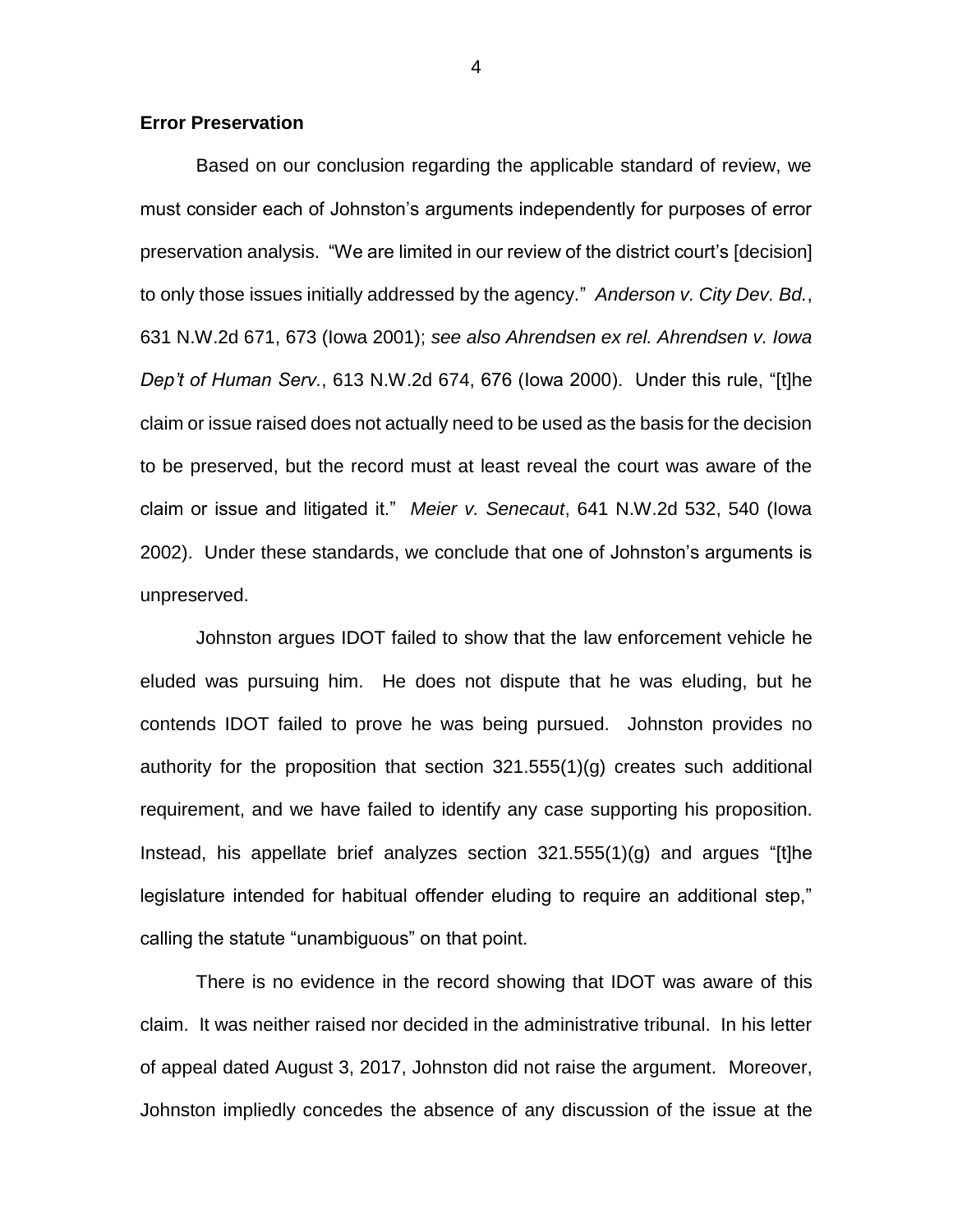agency level by arguing, "more factual development is required of the IDOT." Johnston's argument highlights the fact that the agency was unaware of Johnston's novel interpretation of 321.555(1)(g). The argument was first raised to the district court, upon its consideration of Johnston's petition for review, and therefore the agency had no opportunity to address or rebut the argument. The district court was correct to reject the argument as unpreserved, and we do the same. Under our long-standing error preservation rules, the argument is unpreserved.<sup>1</sup> *Meier*, 641 N.W.2d at 537, 540.

## **Discussion**

 $\overline{a}$ 

We proceed to consider Johnston's two properly preserved arguments. First, he argues that the deferred judgment he received for the eluding charge should not count for purposes of calculating whether he is a habitual offender under section 321.555(1). Second, he maintains for purposes of a habitualoffender determination, the dates of his convictions should be used instead of the dates of the offenses.

#### **a. Deferred Judgment**

Johnston was charged under section 321.279 with eluding a marked official law enforcement vehicle, and he received a deferred judgment for the charge. He argues his deferred judgment should not count for purposes of calculating whether

 $1$  Even if this argument were properly preserved, we would reject it due to a lack of supporting authority and our perception that Johnston's reading of the statute would result in the State having to prove a new element under section 321.555(1)(g) that is duplicative of an existing element in that same provision.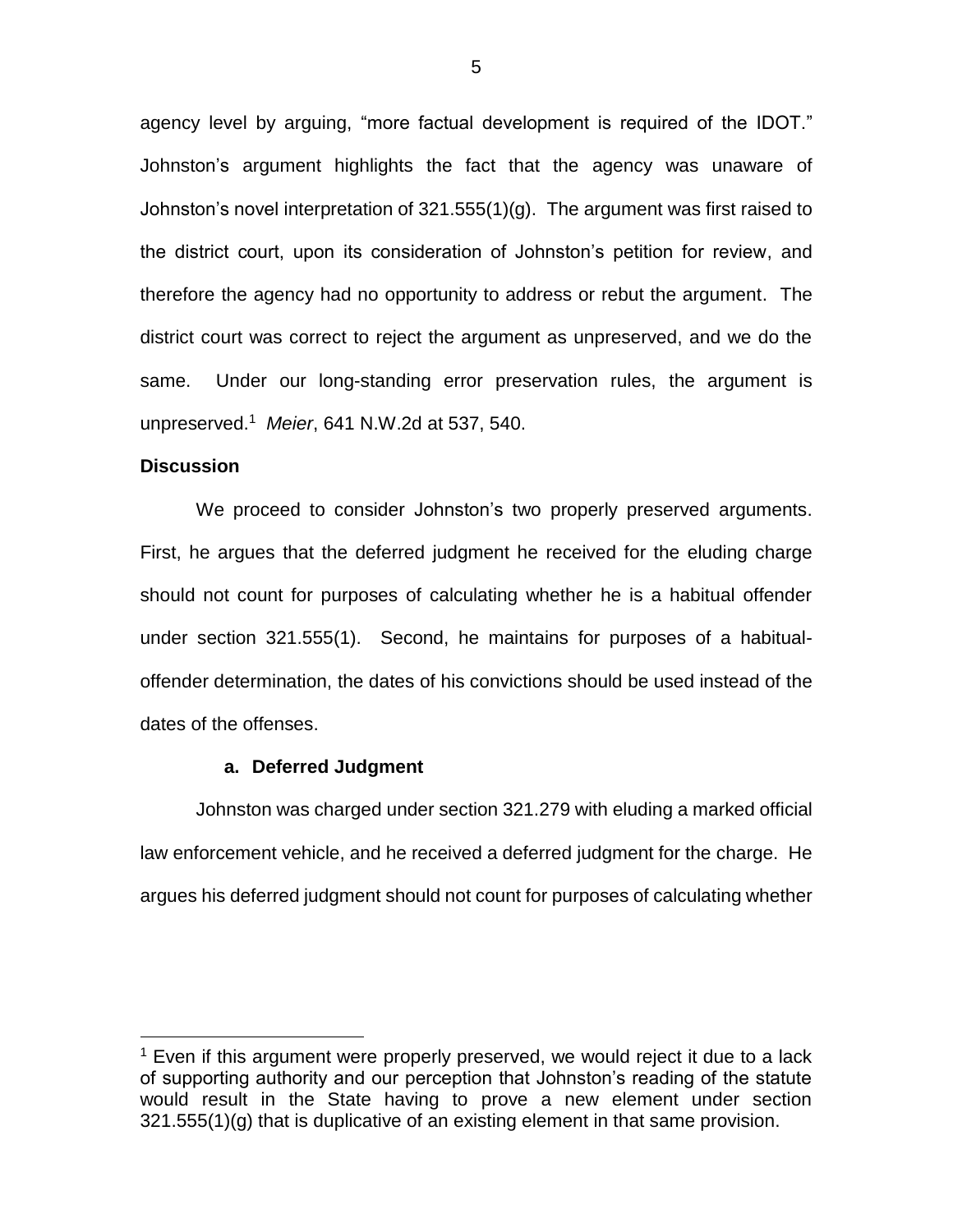he is a habitual offender under section 321.555(1). In light of *Schilling v. Iowa Department of Transportation*, 646 N.W.2d 69 (Iowa 2002), we disagree.

In *Schilling*, the defendant pled guilty to eluding a law enforcement vehicle in violation of section 321.279. 646 N.W.2d at 70. After receiving notice of a oneyear revocation of his driver's license under section 321.209, the defendant petitioned for judicial review, arguing that a deferred judgment did not constitute a "final" conviction for the purposes of section 321.209. *Id.* at 72. The *Schilling* court considered the definition of "deferred judgment" and concluded that a deferred judgment for an eluding conviction could be considered a conviction for purposes of section 321.209, which requires mandatory revocation in light of certain offenses. *Id.* at 71, 73.

The *Schilling* court did not consider Iowa's habitual-offender statute. However, we find that the rationale of *Schilling* applies equally to section 321.555(1), and we hold that Johnston's deferred judgment is a final conviction for purposes of that section.<sup>2</sup>

The *Schilling* court adopted a test to determine whether a conviction is final for purposes of a statute designed for protection of the public. *Id.* at 73. The court said,

The first question is whether the license revocation is aimed at the protection of the public or as a punishment measure. . . . If the revocation statute is protective in nature, the establishment of the following elements will be sufficient to show that a conviction exists: (1) A judge or jury has found the defendant guilty, or the defendant has entered a plea of guilty; (2) the court has ordered some form of punishment, penalty, or restraint on the person's liberty to be imposed; (3) a judgment of guilty may be entered if the person

 $\overline{a}$ 

 $2$  Because Johnston's license was revoked under section 321.555(1), we limit our holding to that subsection.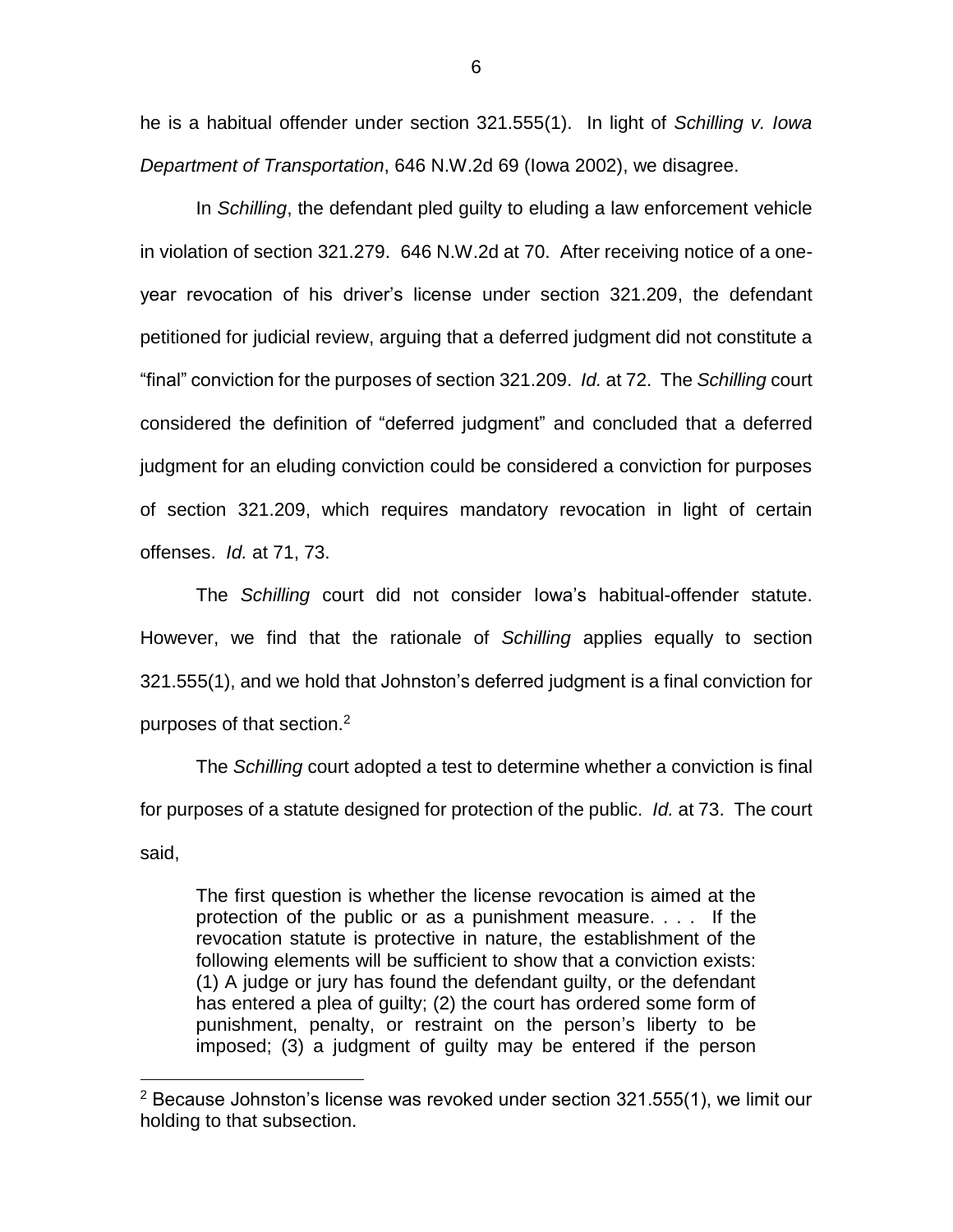violates the terms of probation or fails to comply with the requirements of the court's order; and (4) the conviction has become final. A conviction is final if the defendant has exhausted or waived any postorder challenge.

*Id.* (citation omitted).

First, we consider whether the revocation of a habitual offender's license under section 321.555(1) is protective of the public. The *Schilling* court determined that mandatory revocation of licenses for offenses enumerated in section 321.209 has the purpose of protecting the public. 646 N.W.2d at 73. While section 321.555(1) similarly deals with license revocation, the revocation penalty Johnston suffered was greater in length than the revocation at issue in *Schilling*. Johnston contends that his five-year suspension "serves to increase punishment by punitively restricting his license," strenuously noting that his revocation is four years longer than the one-year revocation at issue in *Schilling*. He cites no support for the contention that his longer revocation serves the purpose of punishment. We decline to depart from *Schilling* on account of the longer period of license revocation here at issue, and we conclude section 321.555(1) has the purpose of protecting the public.

Having concluded that section 321.555(1) has the purpose of protecting the public, we need not proceed to consider the four-factor *Schilling* test because the *Schilling* court determined that a deferred judgment for eluding under section 321.279 satisfies the four-factor test. 646 N.W.2d at 73.We therefore conclude that Johnston's deferred judgment for his violation of section 321.279 is a final conviction for purposes of section 321.555(1).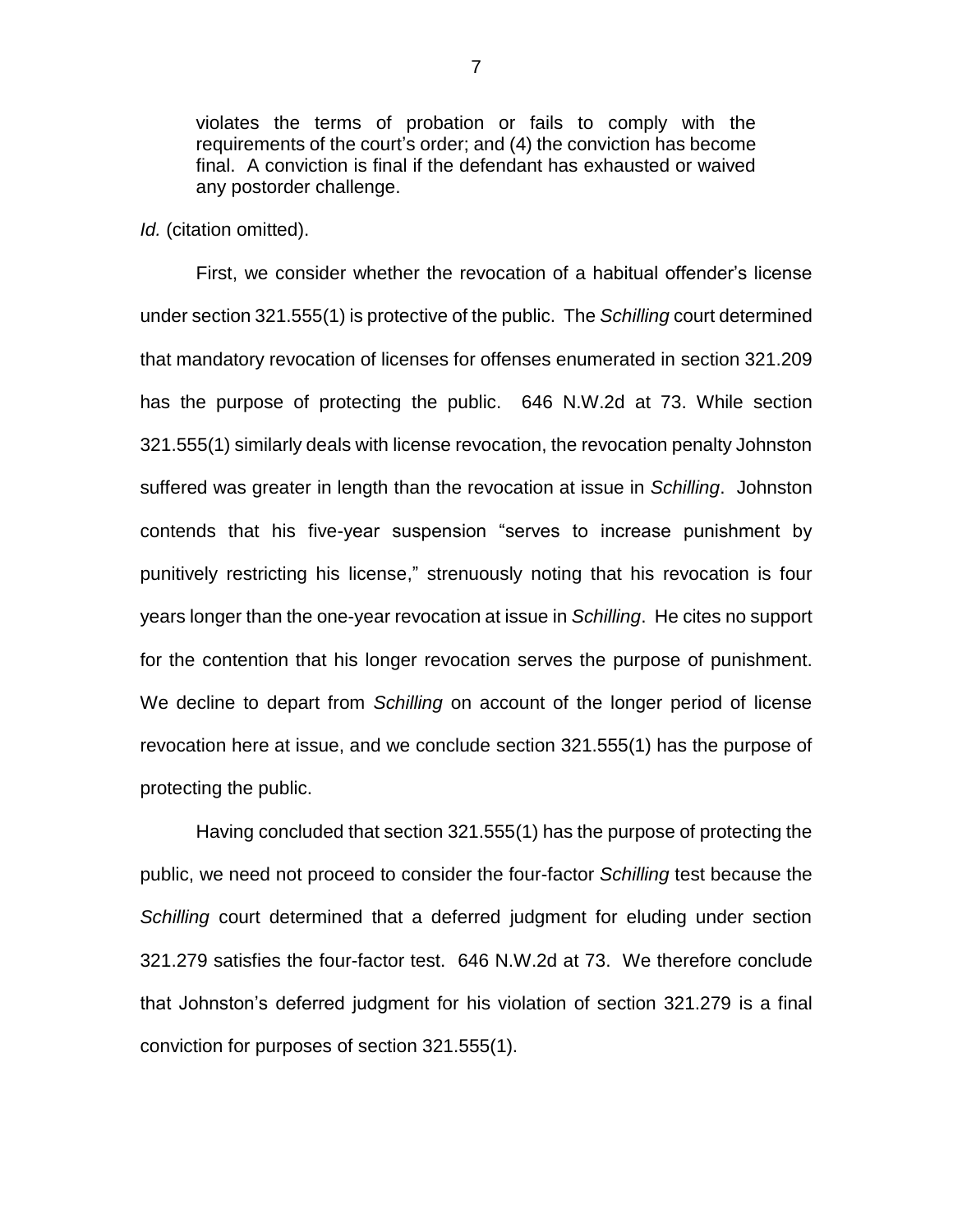Johnston also argues *Schilling* was overturned by *State v. Tong*, 805 N.W.2d 599 (Iowa 2011). We disagree. *Tong* did not expressly overrule *Schilling*, and the statute at issue in *Tong*, which prohibits felons from possessing firearms, is unrelated to the instant case. Additionally, the *Tong* court described the felonin-possession statute as having the dual purpose of increasing punishment and protecting the public. *Id.* at 602. Johnston concedes the *Tong* court dealt with a provision that served the dual purposes of public protection and increased punishment, but he contends his five-year revocation is punitive in a way the oneyear revocation in *Schilling* was not. We have already rejected this argument in applying *Schilling*, finding the purpose of section 321.555(1) is limited to the protection of the public. Accordingly, we disagree that *Tong* impacts our analysis here, as *Schilling* dealt with the same eluding statute with which Johnston was charged. We find *Schilling*'s holding directly applicable to Johnston.

Johnston points out that he successfully completed probation on May 6, 2019, and the eluding charge was subsequently expunged. In *Tong*, the court held that "a deferred judgment constitutes a conviction for purposes of section 724.26 where the defendant (as here) has not completed his term of probation." 805 N.W.2d 599, 603. Applying such rule, Johnston's deferred judgment was a conviction for purposes of section 321.555(1) until he completed his probation. Because the agency's revocation decision issued one year prior to Johnston's successful completion of probation, the agency's use of Johnston's deferred judgment to revoke his license under Iowa's habitual-offender statute was not erroneous. *See Tong*, 805 N.W.2d at 603.

8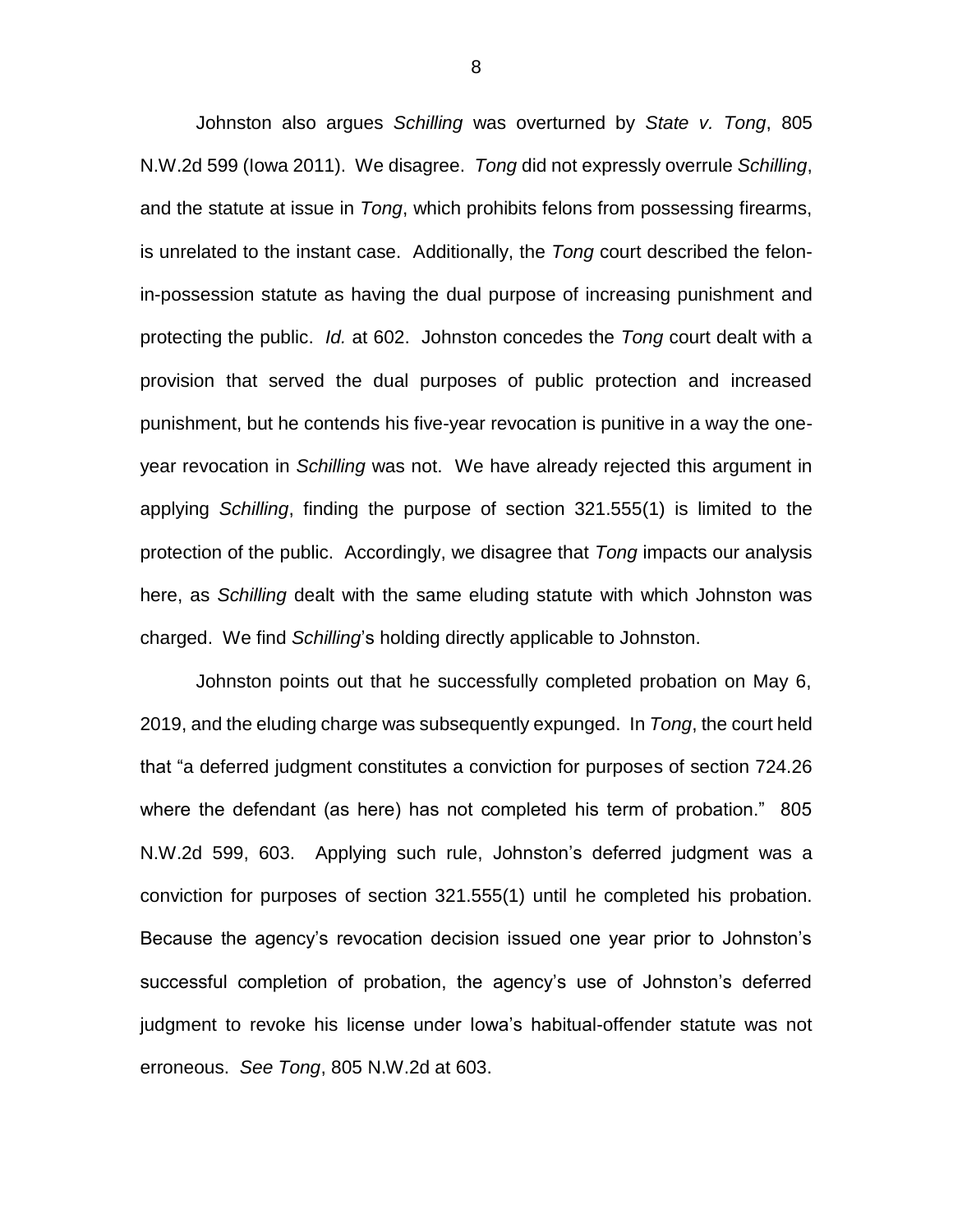## **b. Time Period for Habitual Offenses**

We next consider whether the date of offense or date of conviction should be used for purposes of the time limits in section 321.555(1). Johnston argues the agency and the district court improperly used the dates of his offenses instead of the dates of his convictions for purposes of measuring the six-year period in which convictions accumulate under section  $321.555(1).$ <sup>3</sup> This argument was squarely addressed and rejected in *State v. Phelps*, 417 N.W.2d 460, 461–62 (Iowa 1988), where the appellant's license was revoked under section 321.555(2).

In *Phelps*, the court found that the legislature intended to count offenses, rather than convictions, for purposes of repeat-offender statutes. 417 N.W.2d at 461 ("In *State v. Dague*, 274 N.W.2d 293 (Iowa 1979), this court interpreted section 321.555(2) to require six convictions within the two-year period rather than simply the commission of six offenses during that period. Subsequent to *Dague*, however, our legislature amended section 321.555 . . . ."). Noting the legislature's move to require six *offenses* instead of *convictions* within the statutory period, the *Phelps* court held that the revised language—"six or more of any separate and

. . .

. . .

 $\overline{a}$ 

 $3$  As relevant here, section 321.555 provides as follows:

As used in this section . . . "habitual offender" means any person who has accumulated convictions for separate and distinct offenses described in subsection 1, 2, or 3, committed after July 1, 1974, for which final convictions have been rendered, as follows:

<sup>1.</sup> Three or more of the following offenses, either singularly or in combination, within a six-year period:

b. Operating a motor vehicle in violation of section 321J.2 or its predecessor statute.

g. Eluding or attempting to elude a pursuing law enforcement vehicle in violation of section 321.279.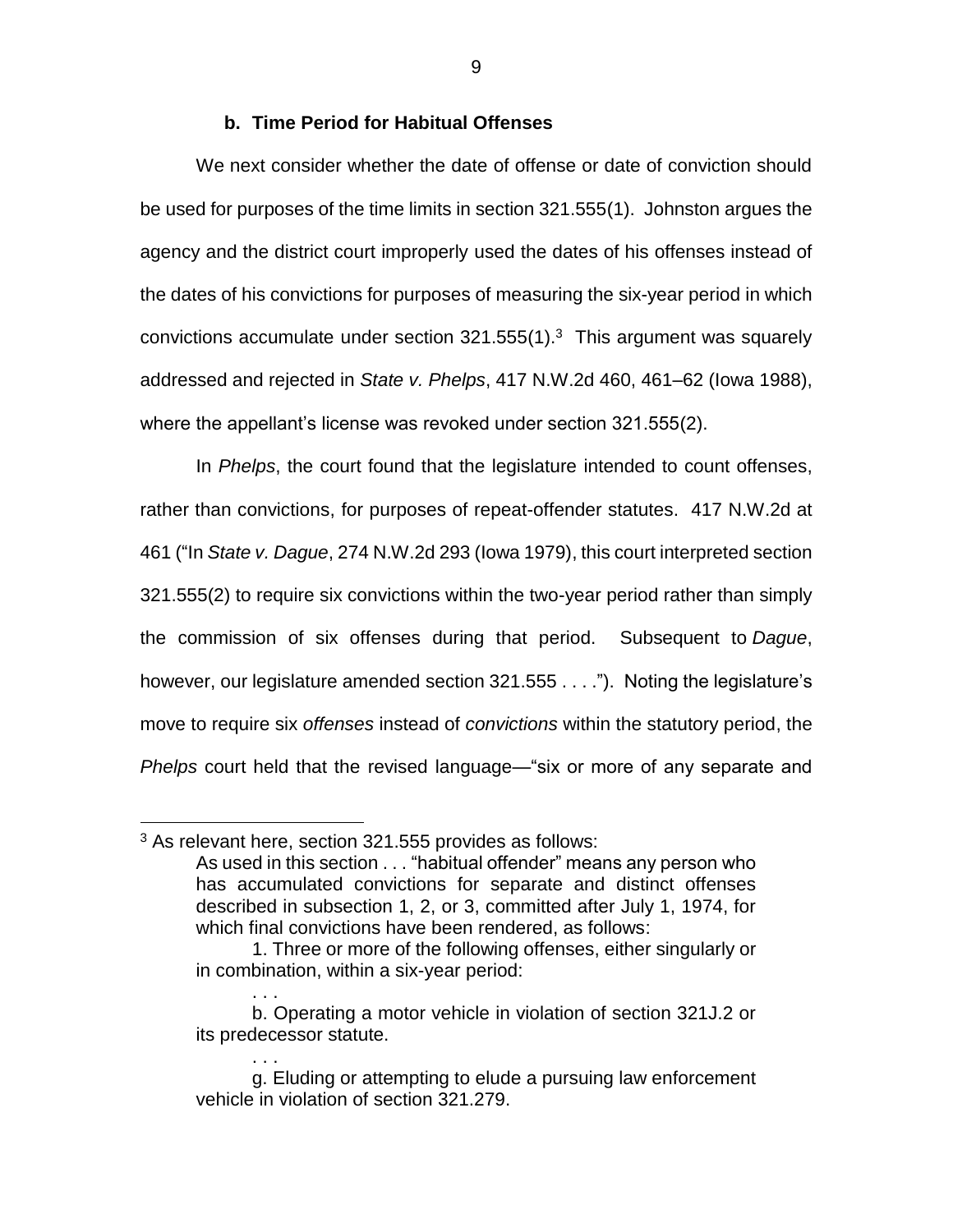distinct offenses within a two-year period"—referenced "the time within which the violations, not convictions, must have occurred." *Id.* at 462. The court observed that the qualifying phrase "within a two-year period" follows the term "offenses." *Id.* at 462. The court also commented that the phrase "for which final convictions have been rendered" is not qualified by a time frame. *Id.* at 461.

While the *Phelps* court was tasked with considering section 321.555(2), not section 321.555(1), we think its analysis applies equally to subsection one. As in subsection two, the phrase "offenses" in subsection one is followed by timequalifying language: "Three or more of the following offenses, either singularly or in combination, within a six-year period[.]" Iowa Code § 321.555(1). Also, the phrase "for which final convictions have been rendered" precedes all subsections and therefore applies equally to subsections one and two. The *Phelps* court's comment that this phrase is not qualified by a time frame thus applies here. We conclude that the holding of *Phelps* applies to section 321.555(1); it is the date of the offense, not the date of conviction, that governs application of section 321.555(1). We reject Johnston's argument to the contrary.

#### **Conclusion**

Considering each argument individually, we reject as unpreserved Johnston's novel claim that an additional "pursuing" element exists in section 321.555(1)(g). We conclude based on Iowa precedent that Johnston's deferred judgment for an eluding charge was validly used to revoke his license pursuant to section 321.555. Iowa precedent further demands our conclusion that the tribunals below properly used the dates of Johnston's offenses for purposes of determining